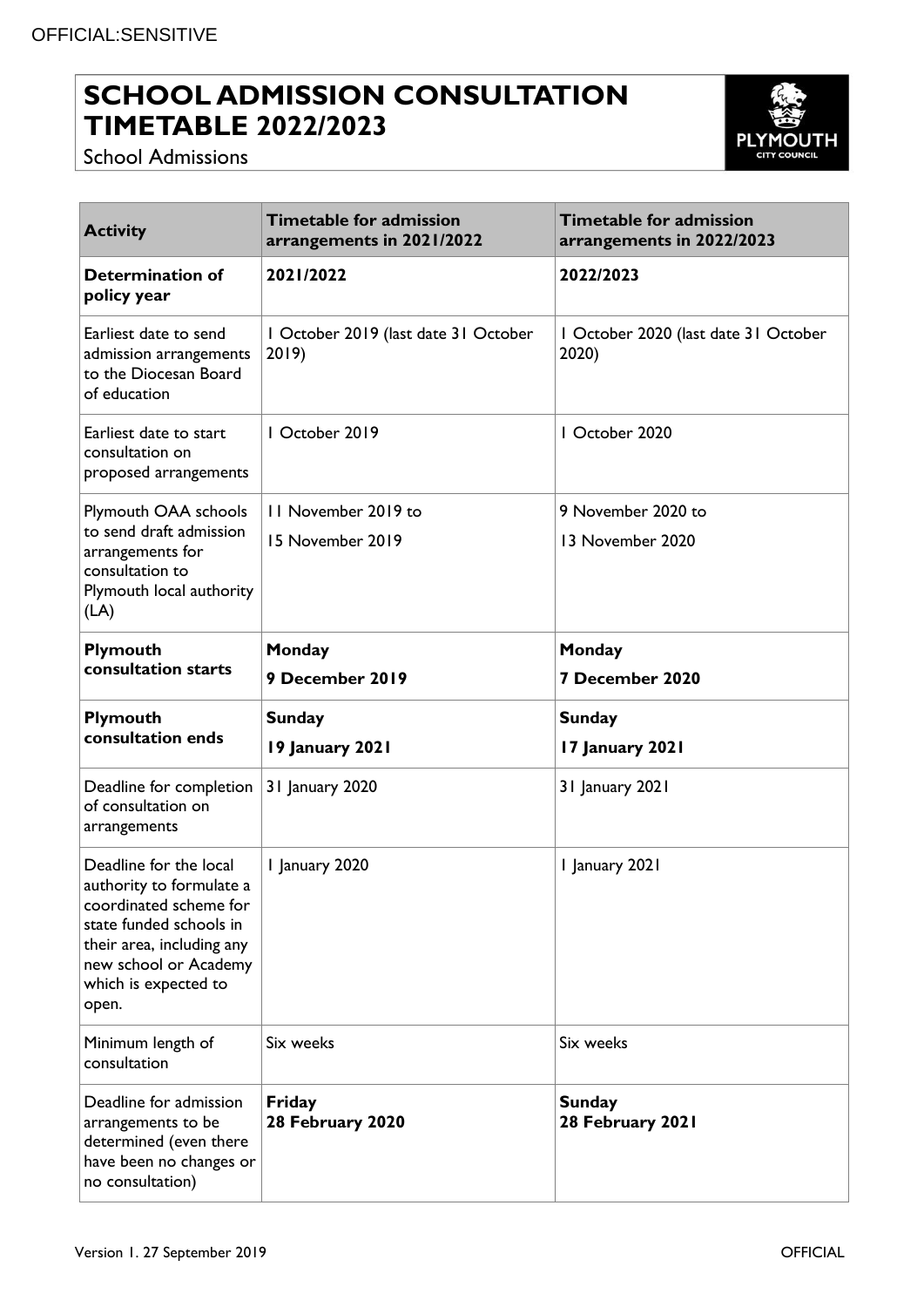| Deadline for notification<br>of a qualifying scheme<br>for coordination                                                                                                    | Friday<br>28 February 2020                                                                                                          |                                             | Sunday<br>28 February 2021                                                                                                          |                                             |
|----------------------------------------------------------------------------------------------------------------------------------------------------------------------------|-------------------------------------------------------------------------------------------------------------------------------------|---------------------------------------------|-------------------------------------------------------------------------------------------------------------------------------------|---------------------------------------------|
| Deadline for admission<br>authorities to send<br>determined<br>arrangements to LA                                                                                          | <b>Sunday</b><br>15 March 2020<br>(Before this date please)                                                                         |                                             | Monday<br>15 March 2021                                                                                                             |                                             |
| Deadline for LA to<br>publish on its website<br>details of all new schools<br>to open that year &<br>details of where all<br>other school<br>arrangements can be<br>viewed | <b>Sunday</b><br><b>15 March 2020</b><br>(By this date)                                                                             |                                             | Monday<br><b>15 March 2021</b>                                                                                                      |                                             |
| Deadline for objections<br>to the Schools<br>Adjudicator                                                                                                                   | 15 May 2020                                                                                                                         |                                             | 15 May 2021                                                                                                                         |                                             |
| <b>Offer Year</b>                                                                                                                                                          | 2021/2022                                                                                                                           |                                             | 2022/2023                                                                                                                           |                                             |
| Deadline for Plymouth<br>own admission authority<br>schools to provide<br>information for<br>composite prospectus                                                          | 8 August 2020<br>(to enable compilation of the<br>prospectus, this should be provided<br>before the end of the summer term<br>2020) |                                             | 8 August 2021<br>(to enable compilation of the<br>prospectus, this should be provided<br>before the end of the summer term<br>2021) |                                             |
| <b>Applications for</b><br>normal point of entry<br>accepted from<br>(subject to<br>consultation)                                                                          | Primary/Junior<br>Monday 2<br>November 2020                                                                                         | Secondary/KS4<br>Friday 4 September<br>2020 | Primary/Junior<br>Monday 8<br>November 2021                                                                                         | Secondary/KS4<br>Monday 6<br>September 2021 |
| Deadline for local<br>authorities to publish<br>composite prospectus                                                                                                       | 12 September 2020                                                                                                                   |                                             | 12 September 2021                                                                                                                   |                                             |
| National closing date for<br>secondary school<br>applications                                                                                                              | Saturday<br>31 October 2020                                                                                                         |                                             | Sunday<br>31 October 2021                                                                                                           |                                             |
| National closing date for $ $<br>primary applications                                                                                                                      | Friday 15 January 2021                                                                                                              |                                             | Saturday 15 January 2022                                                                                                            |                                             |
| Deadline for admission<br>authorities to publish<br>their appeals timetable<br>on their website                                                                            | 28 February 2021                                                                                                                    |                                             | 28 February 2022                                                                                                                    |                                             |
| Offer date for secondary   Monday   March 2021<br>school places                                                                                                            |                                                                                                                                     |                                             | Tuesday I March 2022                                                                                                                |                                             |
| Offer date for primary<br>school places                                                                                                                                    | Friday 16 April 2021                                                                                                                |                                             | Tuesday 19 April 2022                                                                                                               |                                             |